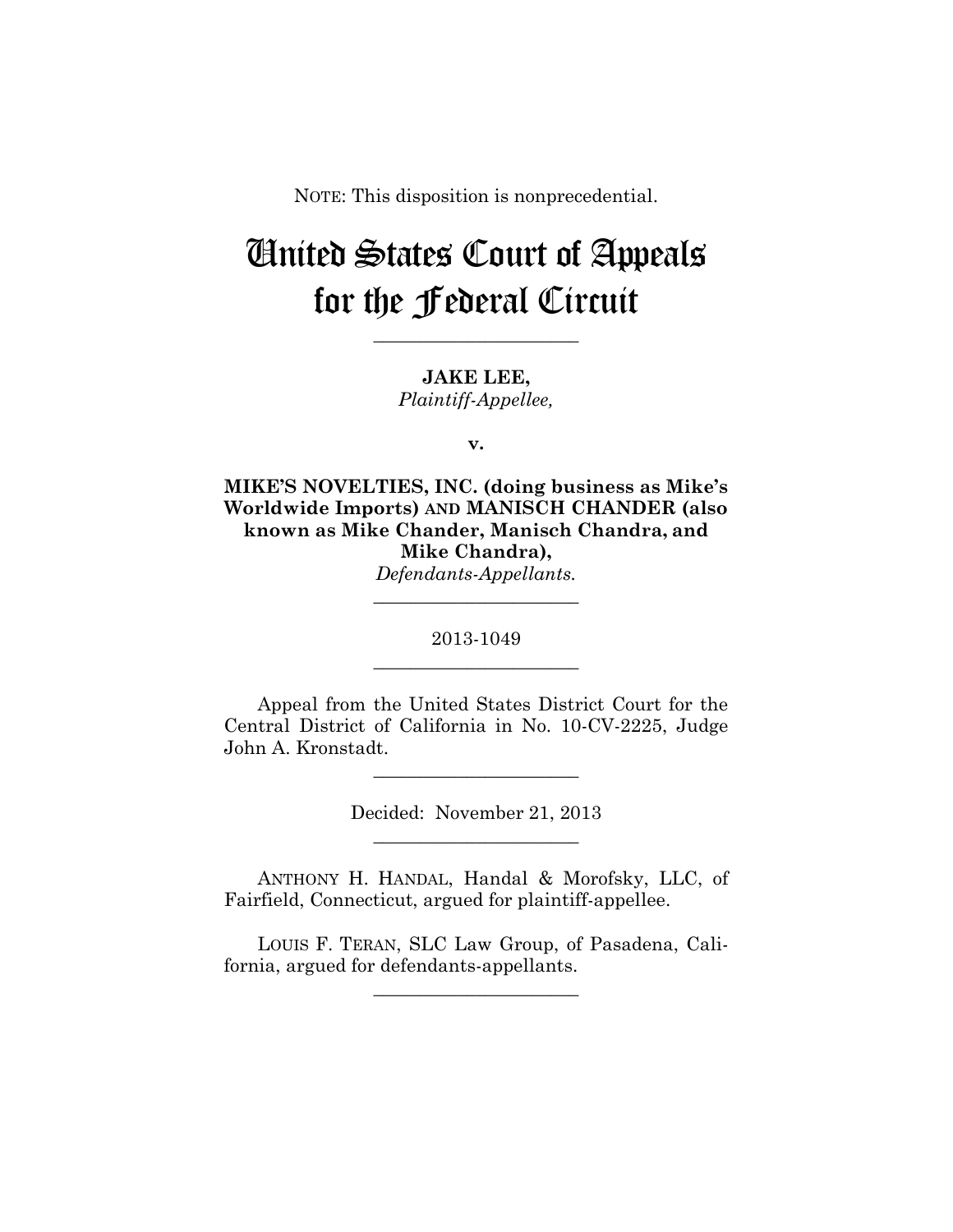## Before DYK, MOORE, and WALLACH, *Circuit Judges.*

# DYK, *Circuit Judge*

Defendants Mike's Novelties, Inc., d.b.a. Mike's Worldwide Imports and Manisch Chander (collectively "MWI") appeal a judgment of the United States District Court for the Central District of California. The district court entered a judgment in favor of plaintiff Jake Lee ("Lee") after a jury found that MWI willfully infringed the asserted claims of U.S. Patent No. 6,418,936 ("the '936 patent"), rejected claims of invalidity, and awarded \$40,000 in lost profits. Based on the willfulness finding, the district court awarded Lee enhanced damages of \$70,000 under 35 U.S.C § 284. The court also awarded attorney's fees of \$231,025 after making an exceptional case finding under 35 U.S.C. § 285 based on willful infringement and litigation misconduct. MWI appeals on multiple grounds, alleging, inter alia, that the district court erred in construing the asserted claims, and that the evidence was not sufficient to support the jury verdict of infringement. MWI also challenges the finding of willful infringement and the awards of enhanced damages and attorney fees.

We agree with the district court's claim construction and affirm the finding of infringement and no invalidity. However, we reverse the finding of willfulness because the defendant's non-infringement arguments were not objectively unreasonable. We accordingly reverse the award of enhanced damages. Because the district court's exceptional case finding relied on both the willfulness finding and a finding of litigation misconduct, we remand the case to the district court to determine whether the litigation misconduct considered alone would support an exceptional case finding and award of attorney fees.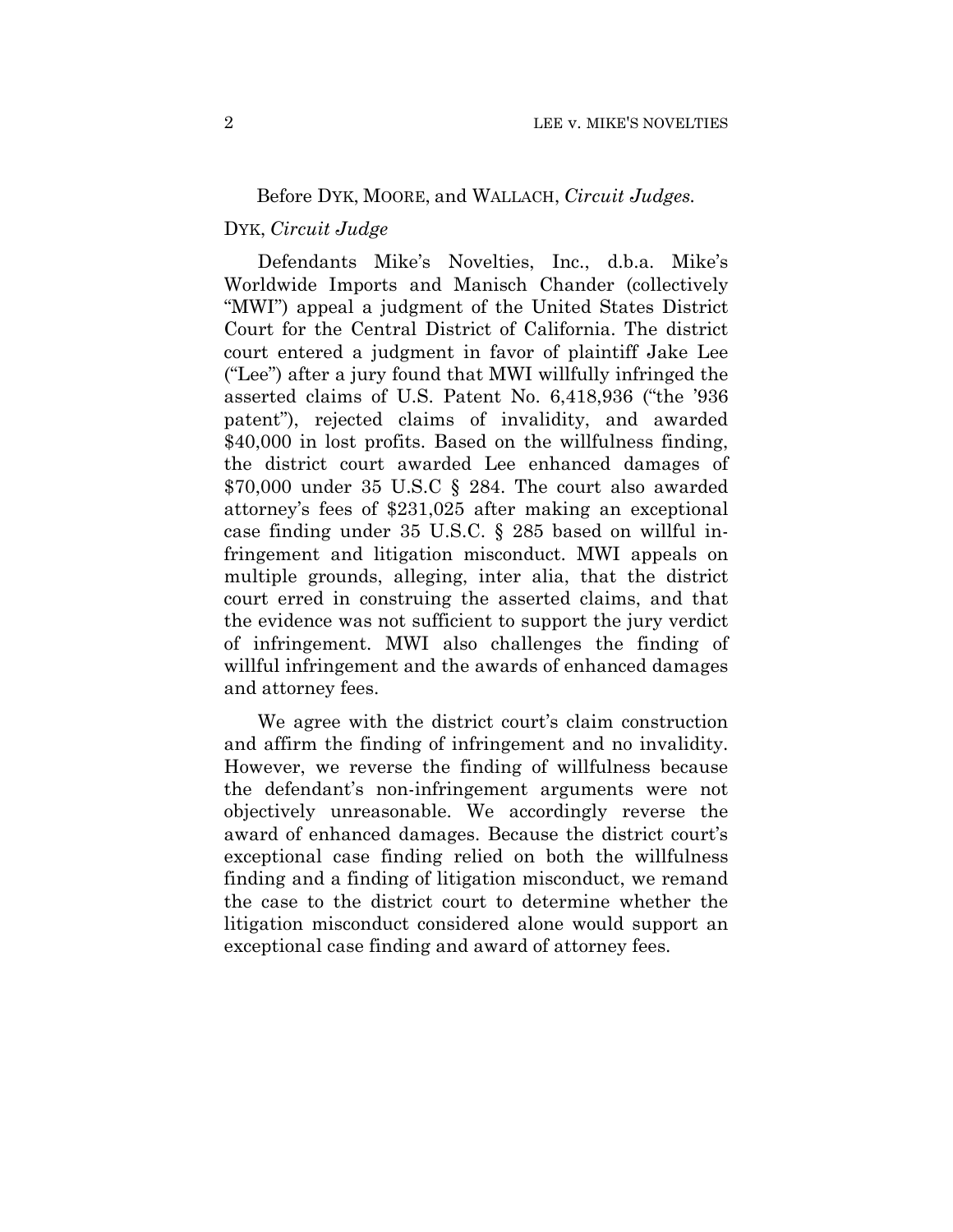#### **BACKGROUND**

The invention claimed in Lee's '936 patent is a metal tobacco pipe designed to resemble a Colt Six Shooter pistol. Figure 1 of the '936 patent, depicting the preferred embodiment of the claimed invention, is reproduced below. JA 89.



The topmost part is a cylindrical brass turret, labeled 51, with multiple magazines for housing tobacco. '936 patent col. 1 ll. 7-11. The turret can be rotated so that the user can smoke tobacco held in any of the magazines. The turret sits on top of the manifold, labeled 20, which is made of a lighter material, such as aluminum. For smoke to pass from the magazines of the turret to the user, the magazines must stay aligned with openings in the manifold, which is connected to the hollow stem, shown by label 12. At the end of the stem is the mouthpiece, labeled 16. Although the turret can be rotated, it remains stationary relative to the manifold because it "is made of material heavier than that of the manifold." '936 patent col. 2 ll. 11-12. The weight differential thus ensures consistent alignment between turret and manifold so that smoke can pass through the stem when the user inhales.

The '936 patent includes two independent claims, claim 1 and claim 11, which use similar language to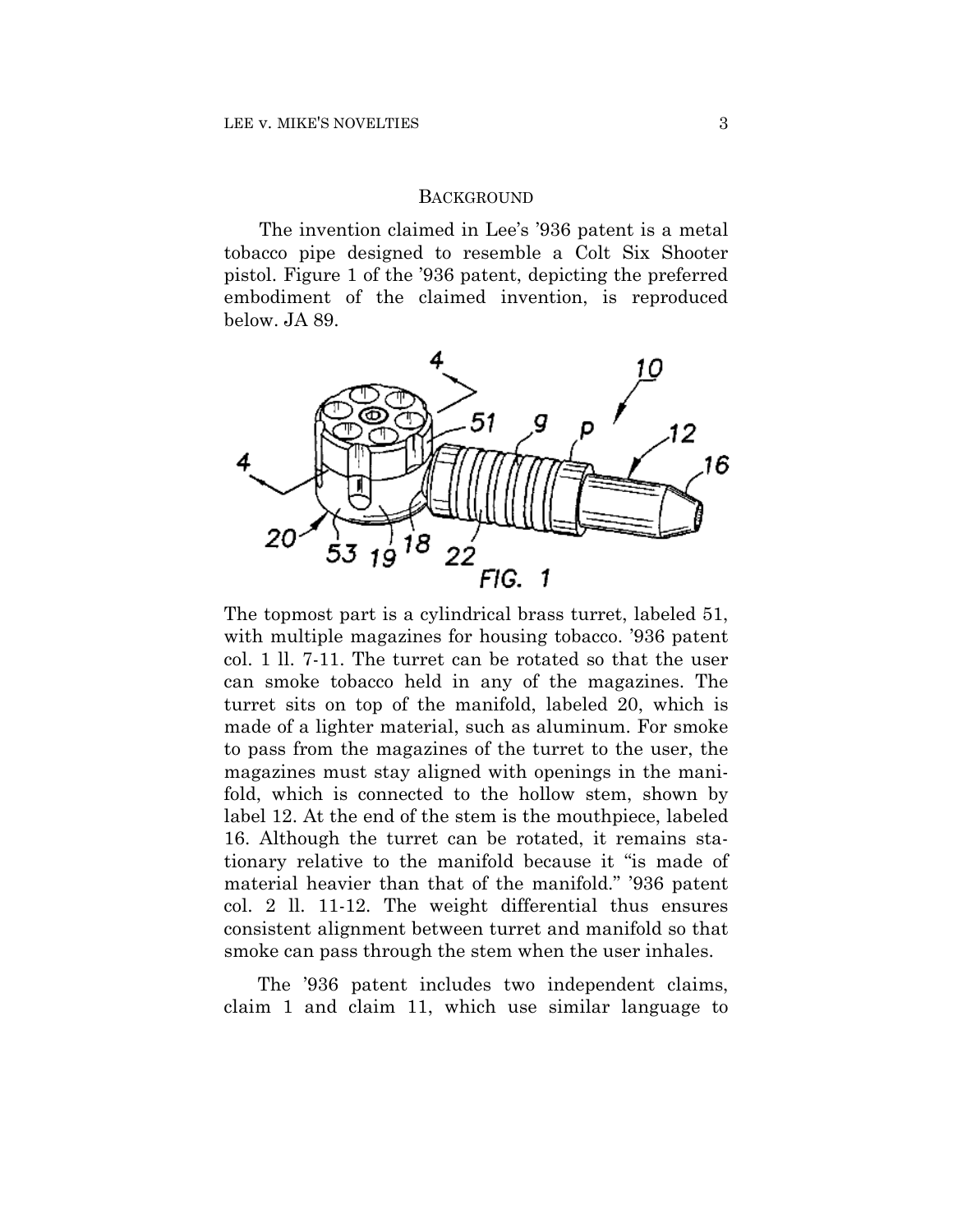describe the functional significance of the weight differential between the turret and manifold. The pertinent portion of independent claim 1 recites

A metal tobacco pipe in its assembly comprising

a manifold . . .

a stem . . .

- a turret having a plurality of magazines rotatably mounted on said manifold . . .
- . . .

1

whereby any one of said magazines . . . provides for inhalation of tobacco smoke through . . . said stem wherein said turret is of heavier weight than the weight of said manifold, such that said turret remains in a stationary [posi tion] upon said manifold in any particular relative rotation between said turret and said manifold.

'936 patent col. 6 ll. 53-56.1

- a stem having a bore through which tobacco smoke is inhaled, said stem communicating with said chamber,
- a turret having a plurality of magazines rotatably mounted on said manifold, each of said magazines communicable and aligned with said port and chamber by rotation of said turret to said manifold,

<sup>1</sup> In full, claim 1 reads:

<sup>1.</sup> A metal tobacco pipe in its assembly comprising

a manifold having a body formation forming a port and a chamber communicating with said port and a recess in the body formation of said port,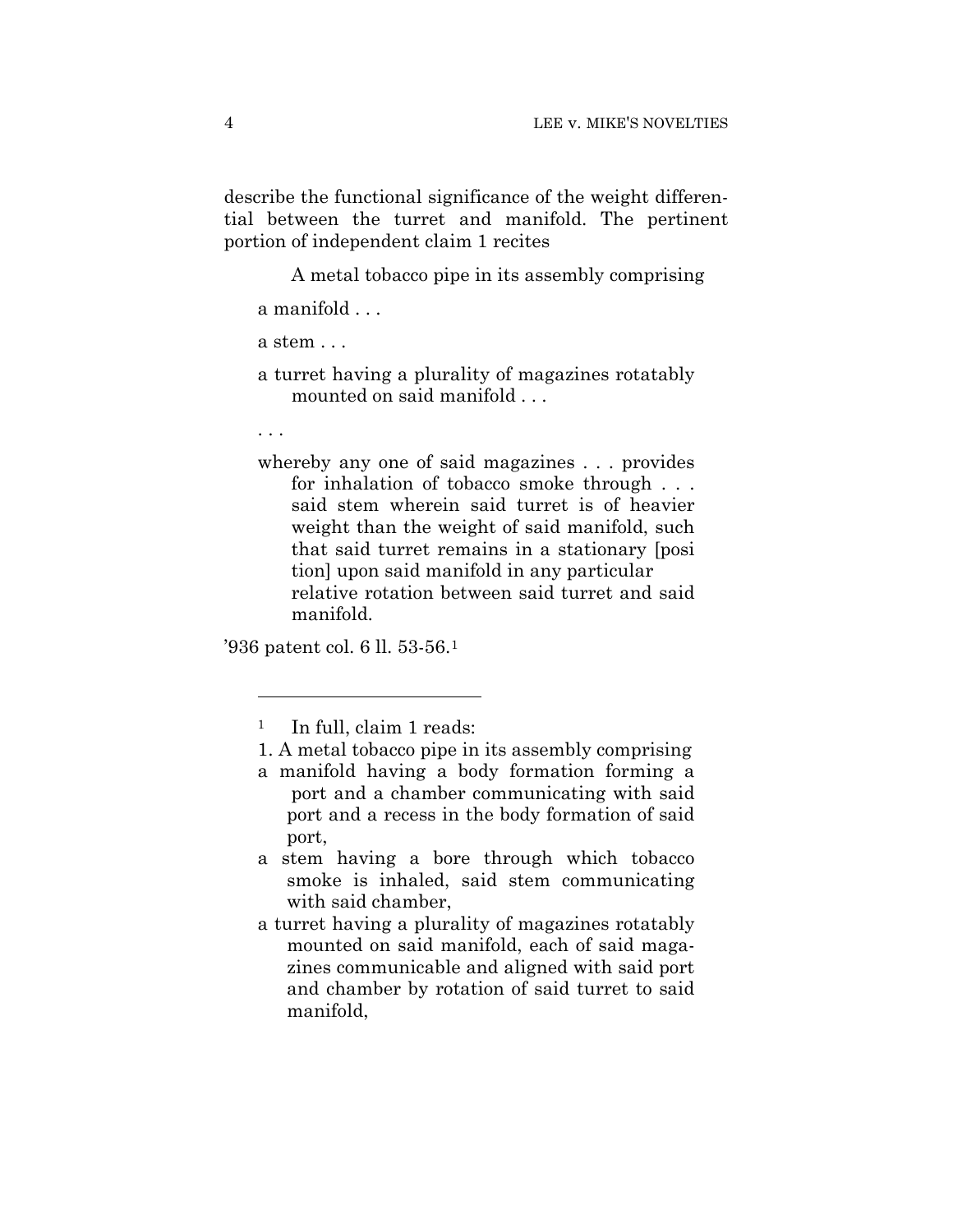Independent claim 11 is limited to an improvement in a metal tobacco pipe with a "turret being of a heavier weight than that of the manifold so that both turret and manifold remain stationary relative to one another . . . ." '936 patent col. 7 ll. 34-37.2 Both independent claims use

| means for filtering tobacco smoke from tobacco in |
|---------------------------------------------------|
| an aligned one of said magazines to said port     |
| and chamber seated in said recess,                |
| means co-extensive in and between said turret     |
| and manifold forming a cavity, and                |
| means joining together said turret and manifold   |
| disposed in the cavity,                           |
| said joining means comprising                     |
| a member having a first bearing surface           |
| formed therein,                                   |
| a second bearing surface formed in said turret    |
| abutting said first bearing surface,              |
| whereby the abutment between said first and       |
| second bearing surfaces provides a non-           |
| binding relationship between said turret and      |
| manifold, and                                     |
| means below said first bearing surface for fas-   |
| tening said turret to said manifold,              |
| whereby any one of said magazines aligned to said |
| port and chamber upon rotation of turret to       |
| manifold provides for inhalation of tobacco       |
| smoke through said bore of said stem wherein      |
| said turret is of heavier weight than the         |
| weight of said manifold, such that said turret    |
| remains in a stationary upon said manifold in     |
| any particular relative rotation between said     |
| turret and said manifold.                         |
| '936 patent col. 6 ll. 22-56.                     |
| <sup>2</sup> In full, claim 11 reads:             |
| 11. In a metal tobacco pipe having a hollow       |
|                                                   |

stem communicating with a manifold that in-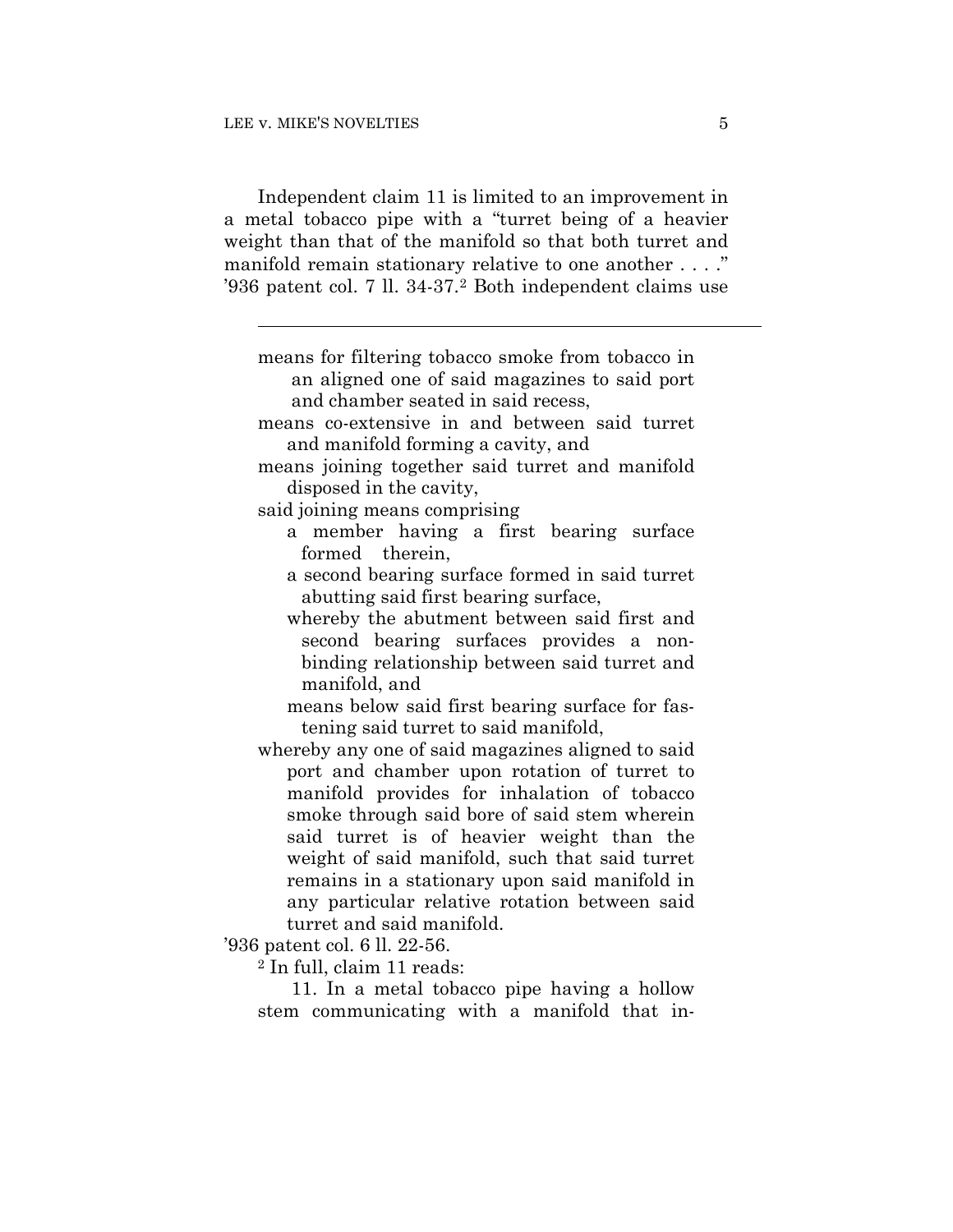the transitional term "comprising." '936 patent, col. 6 l. 22 & col. 7 l. 35.

 Lee determined that MWI was infringing the claims of the '936 patent by offering to sell similar Six Shooterstyle pipes with rotatable turrets. Lee sued MWI for infringement on March 26, 2010, in the United States District Court for the Central District of California, alleging, inter alia, that the defendants "used, offered for sale and sold tobacco pipes that infringe the [']936 patent in California and nationwide." JA 167. One of the accused pipes had a ball and spring assembly, which exerts additional pressure against the turret, but the other did not. MWI proposed a claim construction requiring the turret to be "maintained in a stationary position relative to the manifold *only* by the frictional forces between the turret and manifold and *not* by a spring, pin, and/or any other mechanical interference." JA 233 (emphases added). The district court rejected that construction. Instead, both at the Markman hearing and at trial, the claims were construed as written. The jury was instructed that the asserted claims should be "construed as [they are] written and readily apparent to a person with ordinary skill in

cludes a chamber for communicating with one of a plurality in a turret of magazines containing tobacco for smoking, the turret fastened to and rotatably mounted on said manifold,

the improvement comprising

the turret being of a heavier weight than that of the manifold so that both turret and manifold remain stationary relative to one another after relative rotation between them has taken place to communicate one of the magazines with the manifold's chamber.

'936 patent col. 7 ll. 29-40.

 $\overline{a}$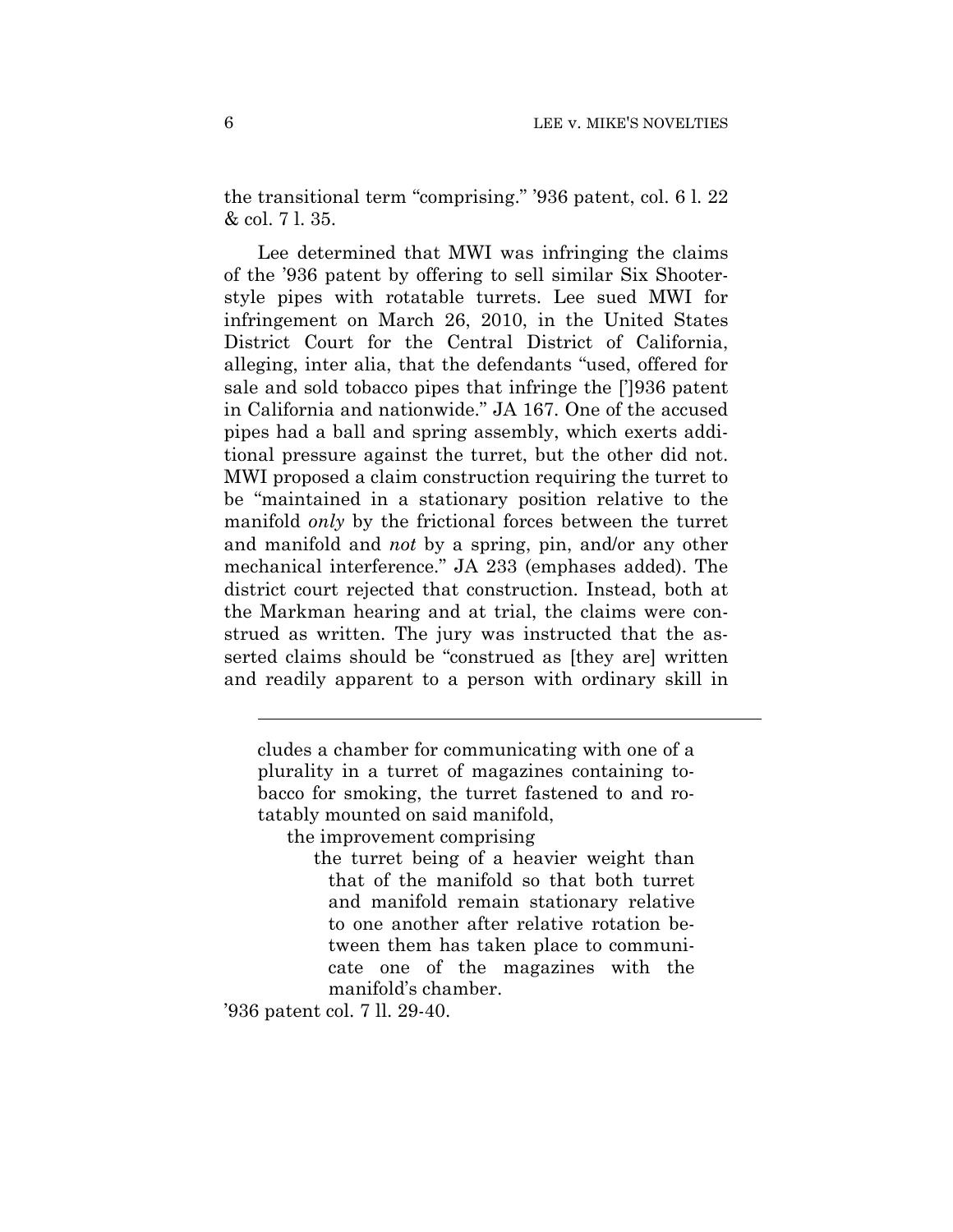the art by the application of widely accepted meanings of commonly understood words." JA 54.

The jury concluded that the accused devices infringed claims of the '936 patent and that MWI's infringement was willful. The jury also found the asserted claims not invalid for enablement, best mode, obviousness, or public use. The court awarded enhanced damages based on the jury's finding of willful infringement. The court also awarded attorney fees after determining that the case was exceptional in light of MWI's willful infringement and litigation misconduct, consisting of bad faith settlement offers, bad faith conduct during discovery, and threats to report Lee's counsel to state bar associations. MWI appealed. We have jurisdiction pursuant to 28 U.S.C. §  $1295(a)(1)$ .

#### **DISCUSSION**

#### I. Claim Construction

MWI first contends that the district court's claim construction was erroneous because it precluded the jury from finding non-infringement based on the fact that the spring and ball assembly in one of the accused devices kept the turret stationary instead of the weight differential between the turret and the manifold. MWI argues that it was also precluded from presenting evidence and arguing in support of its theory of non-infringement. MWI asserts that, under the correct claim construction, there could be no infringement because the spring, not the weight differential, kept the turret stationary in one of the accused devices. Claim construction is an issue of law reviewed de novo. *Cybor Corp. v. FAS Techs., Inc.*, 138 F.3d 1448, 1454-55 (Fed. Cir. 1998).

The claim construction question turns on the meaning of the weight differential limitation, which in claim 1 requires the turret to be "of heavier weight than the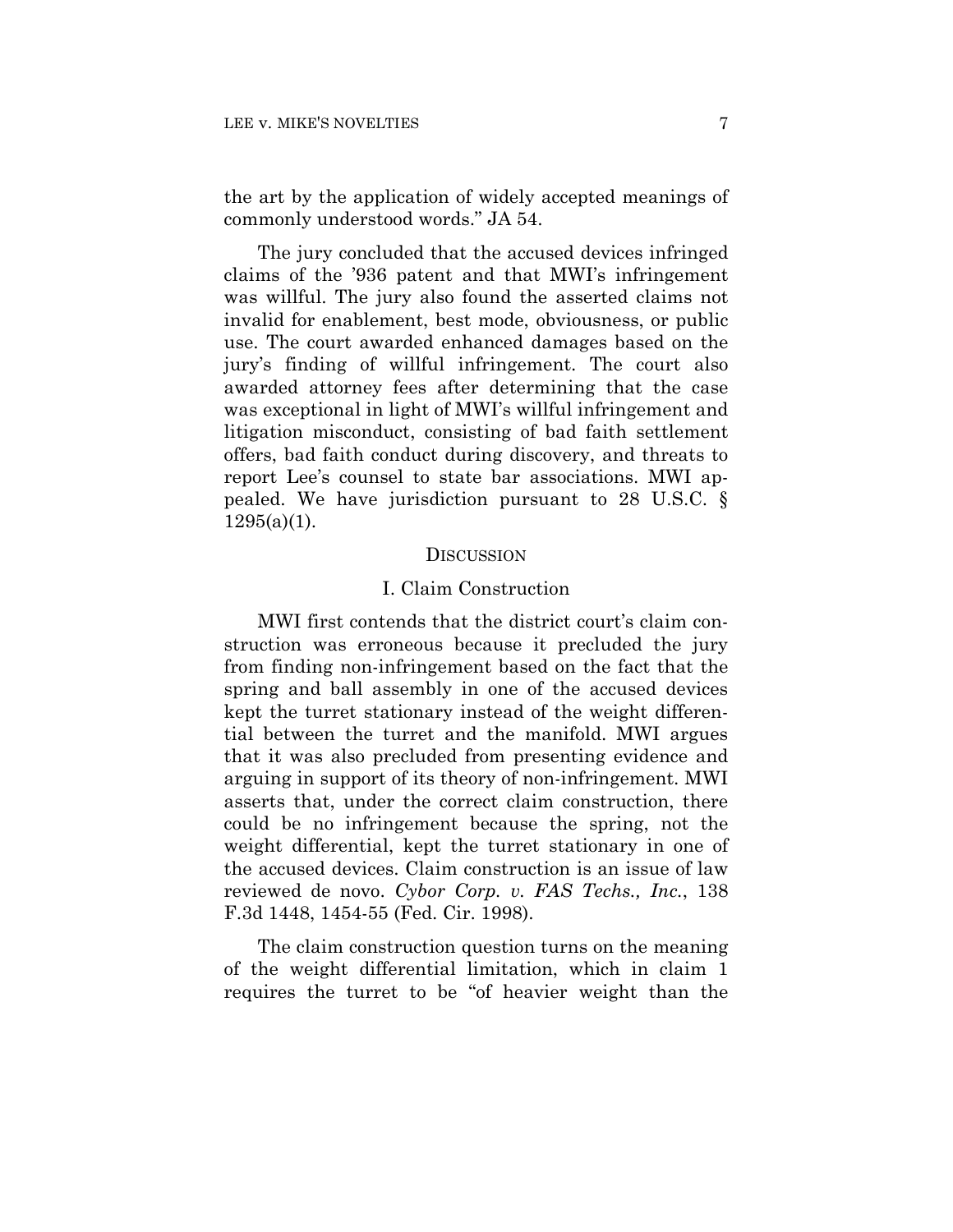weight of said manifold, such that said turret remains in a stationary [position] upon said manifold in any particular relative rotation between said turret and said manifold." '935 patent col. 6 ll. 52-56. Claim 11 similarly describes the turret as "being of a heavier weight than that of the manifold so that both turret and manifold remain stationary relative to one another." '936 patent col. 7 ll. 36-38. At the *Markman* hearing, the district court rejected MWI's proposed construction that the "turret is maintained in a stationary position relative to the manifold *only* by the frictional forces between the turret and manifold and *not by a spring and/or pin*." JA 235 (emphases added). The district court, both at the *Markman* hearing and in the final jury instruction, construed the claim language simply "as it is written." JA 230. We see no error in the district court's rejection of MWI's proposed construction.3

The specification of Lee's patent, like the claims themselves, states that "[t]he turret is made of material heavier than that of the manifold." '936 patent col. 2 ll. 10-11. The specification also explains that "[t]he heavier weight of [the] turret maintains its position upon the lessweighted manifold whereby the desired tobacco-filled magazine disposed over port [in the manifold] remains

1

<sup>3</sup> Lee argues that MWI waived any challenge to the claim construction by not objecting to the construction in connection with the jury instruction. But we have held that raising a claim construction issue at the *Markman* hearing is sufficient to preserve the objection. *See, e.g.*, *Cardiac Pacemakers, Inc. v. St. Jude Med., Inc.,* 381 F.3d 1371, 1381 (Fed. Cir. 2004) ("When the claim construction is resolved pre-trial, and the patentee presented the same position in the *Markman* proceeding as is now pressed, a further objection to the district court's pre-trial ruling may indeed have been not only futile but unnecessary.").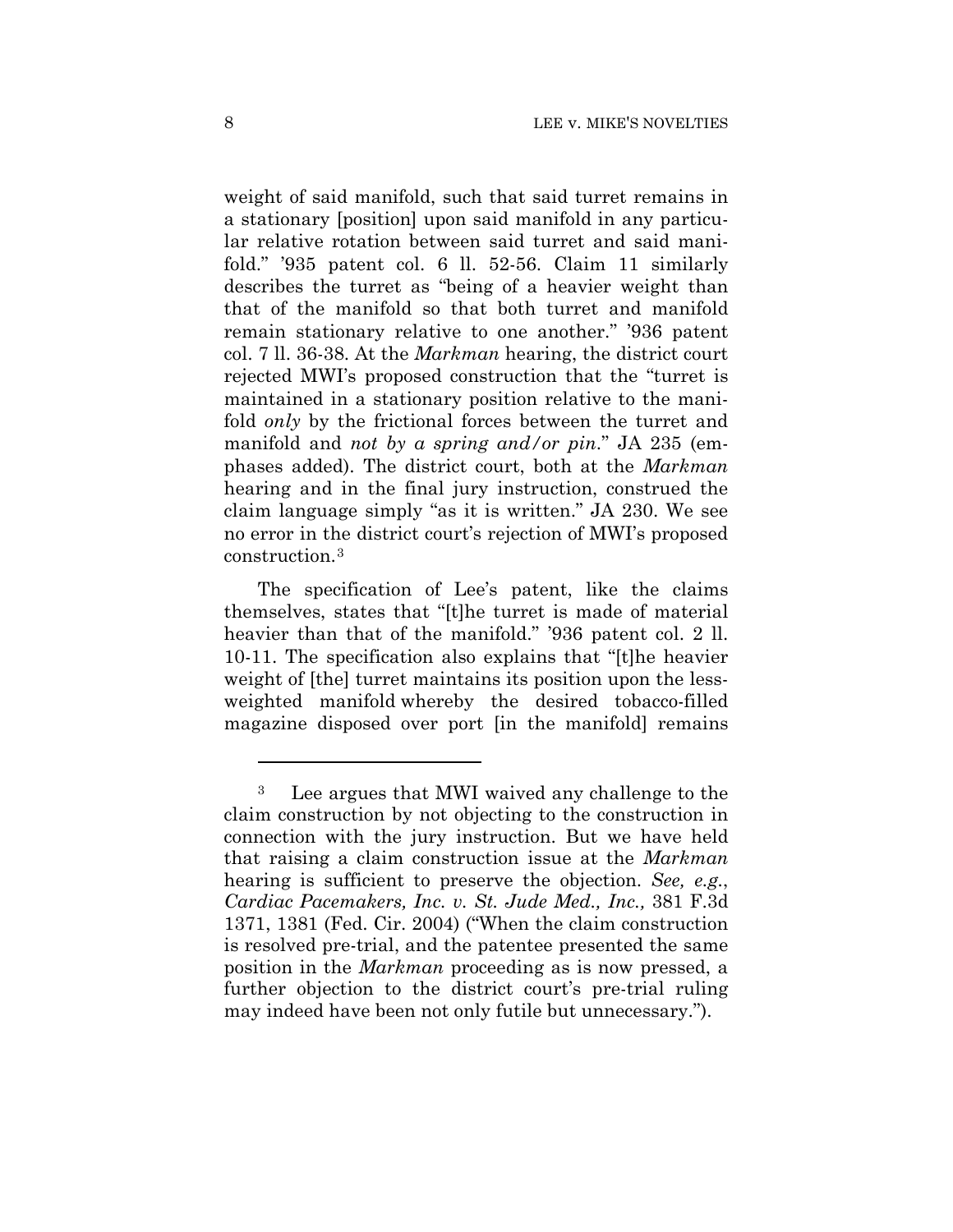1

stationary  $\dots$ ." '936 patent col. 5 ll. 46-50. The claims and specification indicate that the turret remains stationary relative to the manifold because of its heavier weight relative to the manifold.

Additionally, independent claims 1 and 11 use the transitional term "comprising." '936 patent col. 6 l. 22 & col. 7 l. 34. We have established that "[i]n the patent claim context[,] the term 'comprising' is well understood to mean 'including but not limited to.'" *CIAS, Inc. v. Alliance Gaming Corp.*, 504 F.3d 1356, 1360 (Fed. Cir. 2007); *see also Vivid Techs., Inc. v. Am. Sci. & Eng'g, Inc.*, 200 F.3d 795, 811 (Fed. Cir. 1999) (citing *Stiftung v. Renishaw PLC*, 945 F.2d 1173, 1178 (Fed. Cir. 1991); *Moleculon Research Corp. v. CBS, Inc.*, 793 F.2d 1261, 1271 (Fed. Cir. 1986)). Because both independent claims 1 and 11 use the term "comprising," they read on devices that include additional features beyond those claimed. Based on that claim language, infringement cannot be avoided by adding another feature that contributes to the turret's stability if the weight differential is nevertheless sufficient to keep the turret stationary. MWI's proposed construction would have limited the claims to read on devices with turrets held stationary solely because of the weight differential. The district court did not err in rejecting that construction.4

#### II. Infringement

MWI next challenges the sufficiency of the evidence supporting the jury verdict of infringement. Infringement is a question of fact that we review for substantial evidence when tried before a jury. *Teleflex, Inc. v. Ficosa N. Am. Corp.*, 299 F.3d 1313, 1323 (Fed. Cir. 2002). To find

<sup>4</sup> We fail to see any impropriety in Lee's counsel's stating in closing argument that "the addition of a ball and spring does not avoid infringement." JA 577.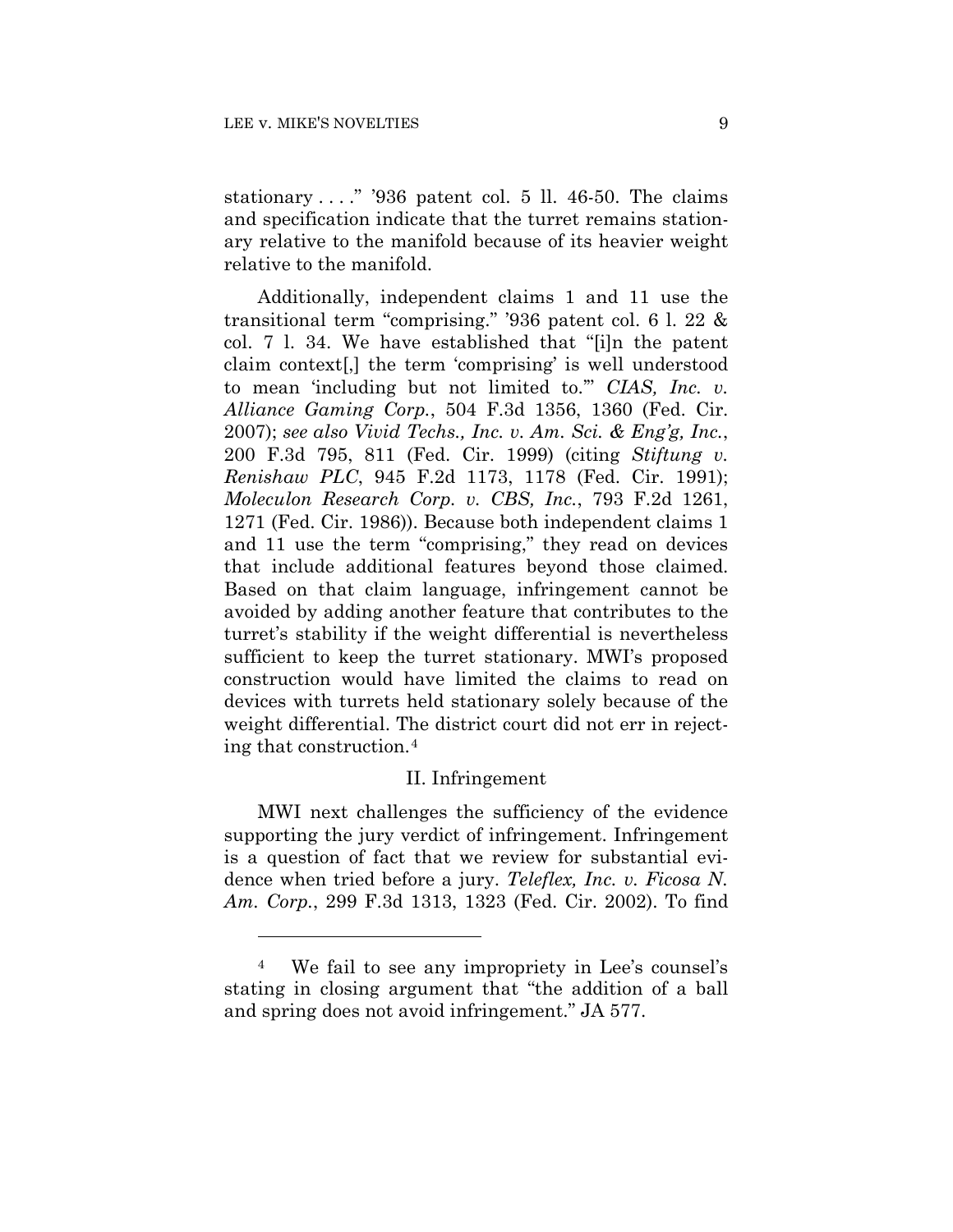infringement, the finder of fact must compare the invention claimed in the patent with the accused device. *Id.* Substantial evidence requires evidence that "a reasonable mind might accept as adequate to support a conclusion." *Id.* at 1324 (internal quotation omitted).

Under the claim language incorporated into the jury instructions, the patentee had to prove that the weight differential between the turret and manifold in MWI's pipes, standing alone, would be sufficient to keep the turret stationary relative to the manifold. Although Lee did not introduce tests to make that showing, it introduced sufficient evidence for the jury to conduct a factual comparison between the claimed invention and the accused devices. During his testimony, Lee weighed one of the accused devices, the pipe without the ball and spring, and showed that the turret weighed 68 grams and the manifold 55 grams, a difference of 13 grams, and testified that the weight differential "promoted" a stationary position. JA 457. Although the other accused pipe, which contained a ball and spring, was not weighed, the jurors had the opportunity to handle both pipes and compare the relative weights of the components for themselves. They could also place the turret on top of the manifold to determine whether the weight differential created stability. While the weight differential was not overwhelming, the jury had adequate evidence from which to conclude that it was sufficient to ensure stability.<sup>5</sup>

1

<sup>5</sup> MWI argues that the district court violated the local rules in allowing Lee to assert infringement against the pipe without the spring, but we find no abuse of discretion in the district court's determination that no prejudice would result from allowing the claim of infringement as to both pipes to proceed.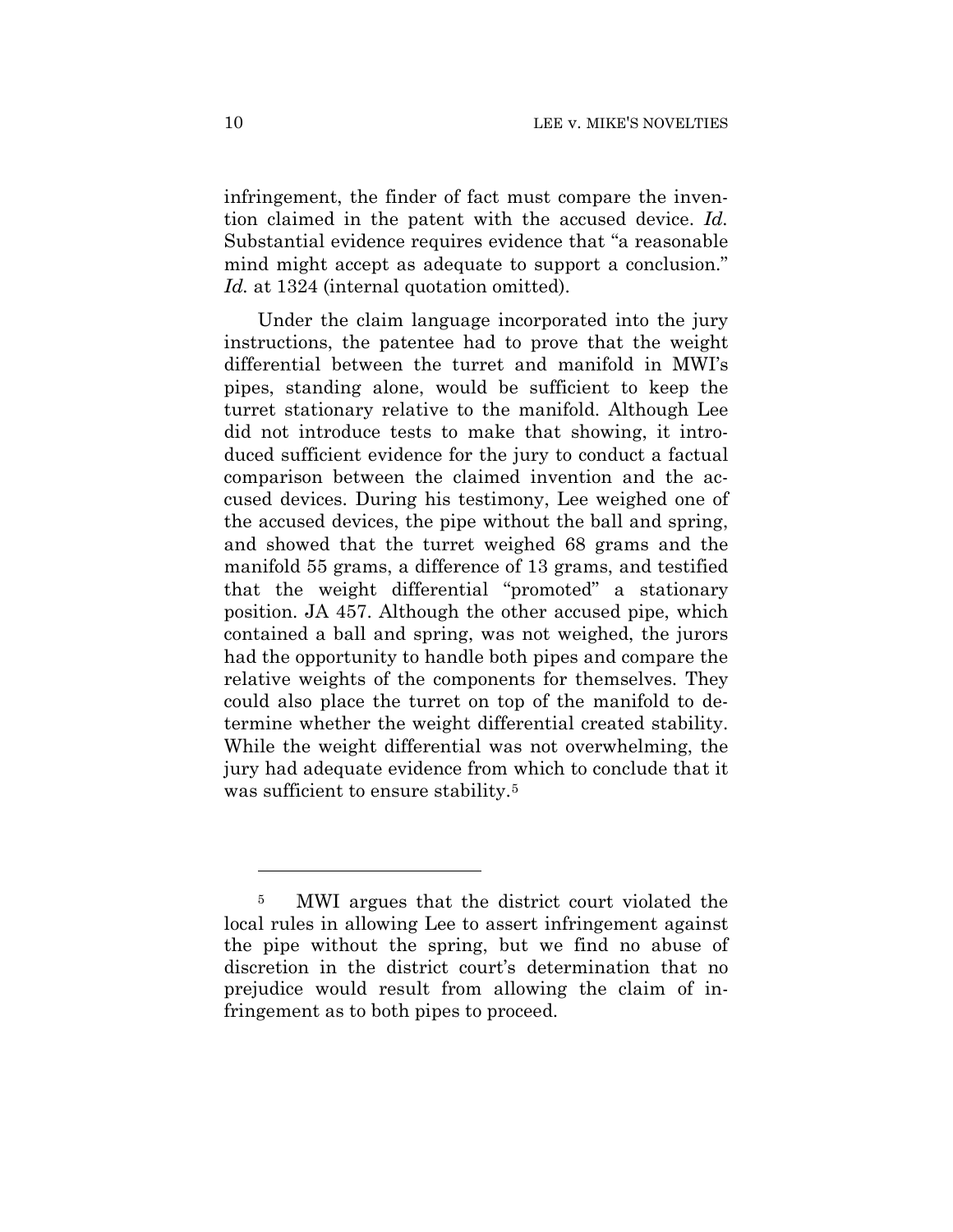MWI argues that expert testimony was required, and points out that Lee presented no expert testimony during trial. Although no experts testified, the technology involved was easily understandable and did not require technical expertise or specialized knowledge. Expert testimony is not necessary in patent cases involving technology that is "easily understandable." *Centricut, LLC v. Esab Group, Inc*., 390 F.3d 1361, 1369 (Fed. Cir. 2004) ("[E]xpert testimony will not be necessary because the technology will be 'easily understandable without the need for expert explanatory testimony.'") (quoting *Union Carbide Corp. v. Am. Can Co.*, 724 F.2d 1567, 1573 (Fed. Cir. 1984) (no expert testimony needed to explain technology involving plastic bags)). Here, the disputed facts pertained to: (1) the weight differential between the turret and manifold, and (2) its sufficiency in keeping the turret in place. No expert testimony was required to explain how to measure the weight differential or the fact that a heavier object would be more likely to remain stationary. The court did not err in expecting the jury to understand these concepts without expert testimony. Handling the pipes allowed jurors to estimate the weight differential in the pipe that the patentee did not weigh, and the sufficiency of the weight differential in keeping the turret stationary.

As to the question of the sale of the pipe without the ball and spring, Lee's employee testified that she ordered the Six Shooter-style pipes from MWI, and Lee stated that he had previously seen MWI selling a pipe without a ball and spring. MWI's witness testified that he did not sell such a pipe, and only sold the accused pipe with a ball and spring. The jury could reasonably conclude, based on determinations about the credibility of the witnesses, that MWI did in fact sell such a pipe. We see no reason to overturn the jury's implicit finding of fact that MWI did sell the accused pipe without the ball and spring.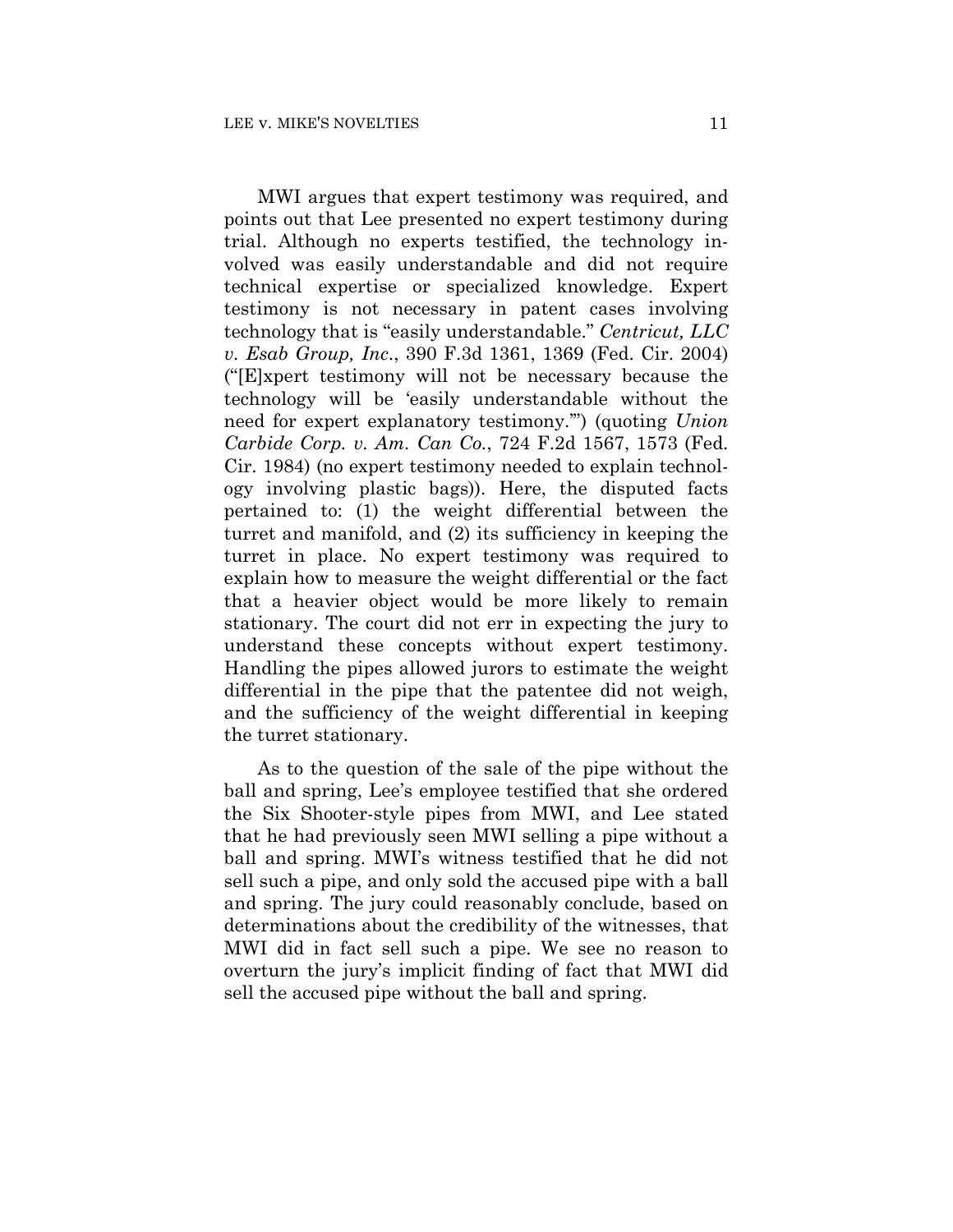While reasonable minds could have reached a different conclusion as to the evidence of infringement, substantial evidence supported the jury verdict. We therefore affirm the judgment of infringement.

#### III. Invalidity

MWI also raises a number of arguments as to invalidity, alleging that the '936 patent does not disclose the best mode of the patented invention or provide sufficient information to enable those skilled in the art to make and use the invention. It also alleges that the claimed invention was obvious in view of the prior art and in public use more than a year before the '936 patent's effective date. We find those arguments to be without merit and sustain the jury verdicts of no invalidity on those grounds.

## IV. Enhanced Damages

In the context of patent infringement, "an award of enhanced damages *requires* a showing of willful infringement." *In re Seagate Tech., LLC*, 497 F.3d 1360, 1368 (Fed. Cir. 2007) (emphasis added) (citing *Beatrice Foods Co. v. New Eng. Printing & Lithographing Co.*, 923 F.2d 1576, 1578 (Fed. Cir. 1991)); *see also* 35 U.S.C. § 284 (permitting courts to award up to treble damages in enhanced damages). Although an enhanced damages award must be predicated on willful infringement, "a finding of willfulness does not require an award of enhanced damages; it merely permits it." *Seagate*, 497 F.3d at 1368.

Under *Seagate*, patentees must satisfy a two-pronged test for willfulness, one prong of which is objective, and the other prong of which is subjective. *See, e.g.*, *Bard Peripheral Vascular, Inc.*, *v. W.L. Gore & Assoc., Inc.*, 682 F.3d 1003, 1006 (Fed. Cir. 2012); *Powell v. Home Depot U.S.A., Inc.*, 663 F.3d 1221, 1236 (Fed. Cir. 2011). To meet the first prong, patentees must show "by clear and con-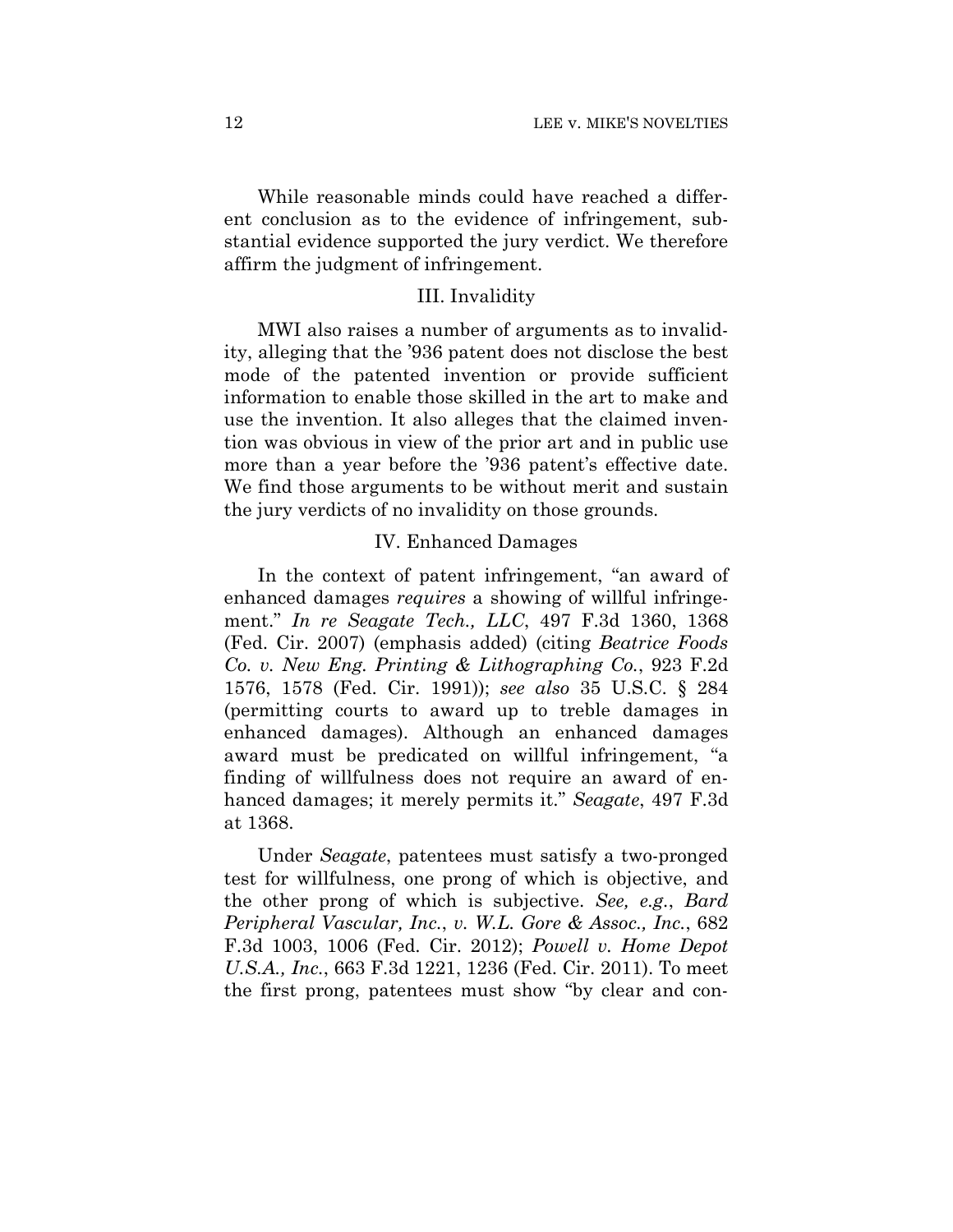vincing evidence that the infringer acted despite an objectively high likelihood that its actions constituted infringement of a valid patent." *Seagate*, 497 F.3d at 1371. If the patentee satisfies that test, he must satisfy the second prong by showing that the accused infringer subjectively knew of the "objectively-defined risk" or should have known because the risk was so obvious. *Id.* The objectiveness inquiry is a question of law reviewed de novo. *Bard*, 682 F.3d at 1007.

 The threshold inquiry into objective recklessness "entails an objective assessment of potential defenses based on the risk presented by the patent." *Id.* at 1006. When an "accused infringer relies on a reasonable defense to a charge of infringement," the risk of infringement is not high enough to satisfy the objective prong of the willfulness inquiry. *Spine Solutions, Inc. v. Medtronic Sofamor Danek USA, Inc.*, 620 F.3d 1305, 1319 (Fed. Cir. 2010) (defendant was not objectively reckless in relying on "reasonable" obviousness defense). Because the objective inquiry is a question of law, if the court decides that "the infringer's reliance on a defense was not objectively reckless, it cannot send the question of willfulness to the jury." *Powell*, 663 F.3d at 1236.

Although MWI raised a number of invalidity and noninfringement theories, we focus on the objective reasonableness of its infringement defense. As the district court explained in its summary judgment order, there was a "genuine issue of material fact as to whether the turret remains stationary because the turret is heavier than the manifold" and therefore infringed the limitations of claims 1 and 11. JA 240. MWI argued at trial that Lee had not proven that the weight differential between the manifold and turret of the accused pipes was enough to keep the turret stationary, as the district court's claim construction required. When asked at oral argument in this court why it was unreasonable for MWI to argue that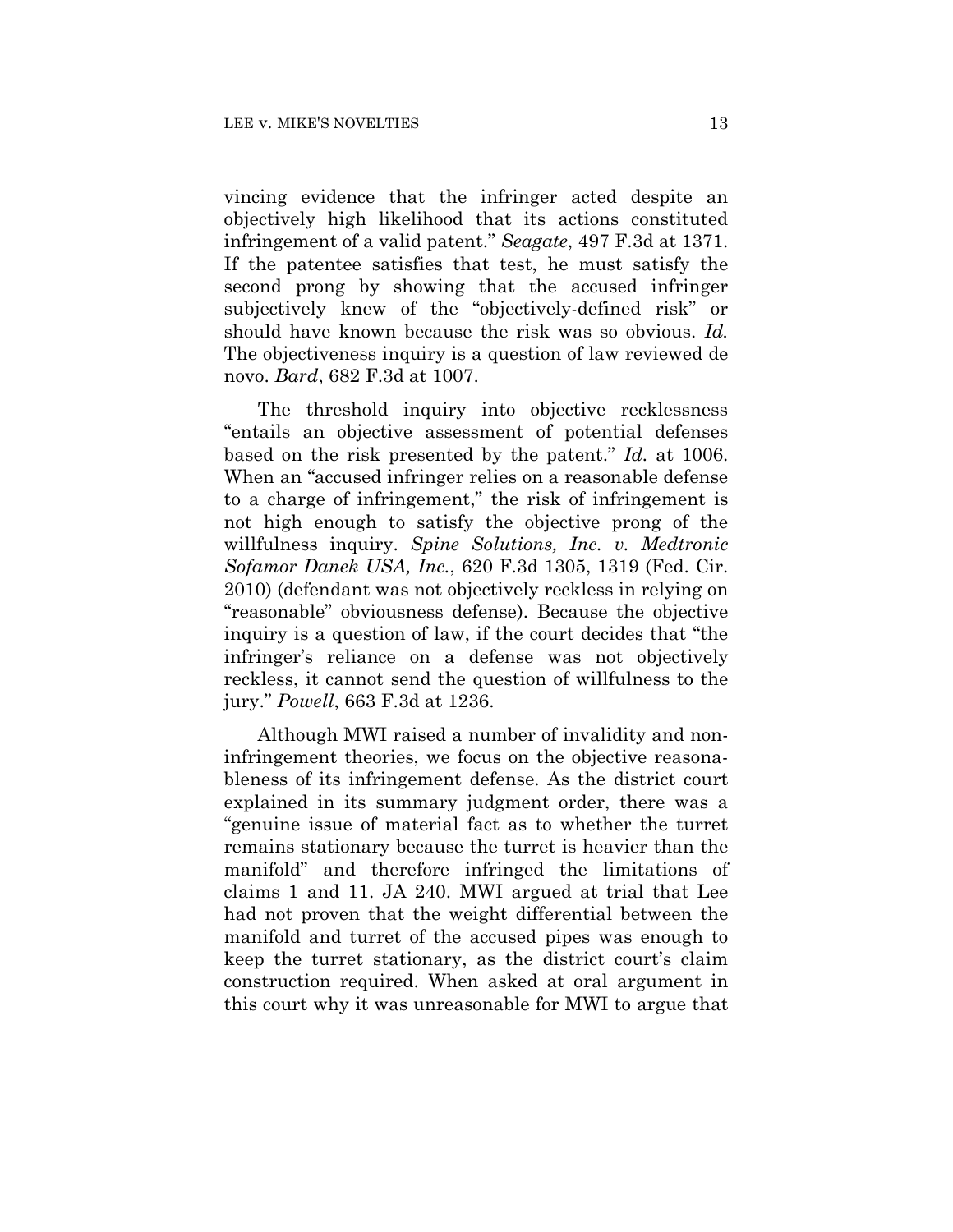the weight differential was insufficient to ensure stability, Lee's counsel stated, "that would be a reasonable argument." *See* Oral Argument at 16:45-16:48, *available at* http://www.cafc.uscourts.gov/oral-argument-

recordings/2013-1049/all. He offered no explanation why such an argument would be objectively unreasonable other than the fact that the jury reached the opposite conclusion.

To be sure, it was reasonable for the jury to conclude that the turret remained stationary relative to the manifold because of the weight differential, but that does not make the accused infringer's defense objectively unreasonable. In this case, the evidence was close, and the critical factual determinations were left in the jury's hands. The verdict was supported by substantial evidence, but there was countervailing evidence to support the defendant's theory as well. The weight differential amounted to only 13 grams, which the jury might have considered insufficient. Moreover, Lee only weighed one of the two pipes and as the above discussion indicates, the jury could have reasonably concluded that MWI did not sell that pipe. Therefore, it was reasonable for MWI to contest the allegation of infringement and to argue that the plaintiff had not proven that the "weight differential actually maintains the turret [in a] stationary [position]" in either accused device. JA 606, ll. 4-5.

Because MWI's defense was not objectively unreasonable, the first prong of the *Seagate* test for willfulness was not satisfied. Consequently, we reverse the finding of willful infringement. Because enhanced damages cannot be awarded without a finding of willfulness, we vacate the award of enhanced damages.

## V. Attorney's Fees

Section 285 provides that a "court in exceptional cases may award reasonable attorney fees to the prevailing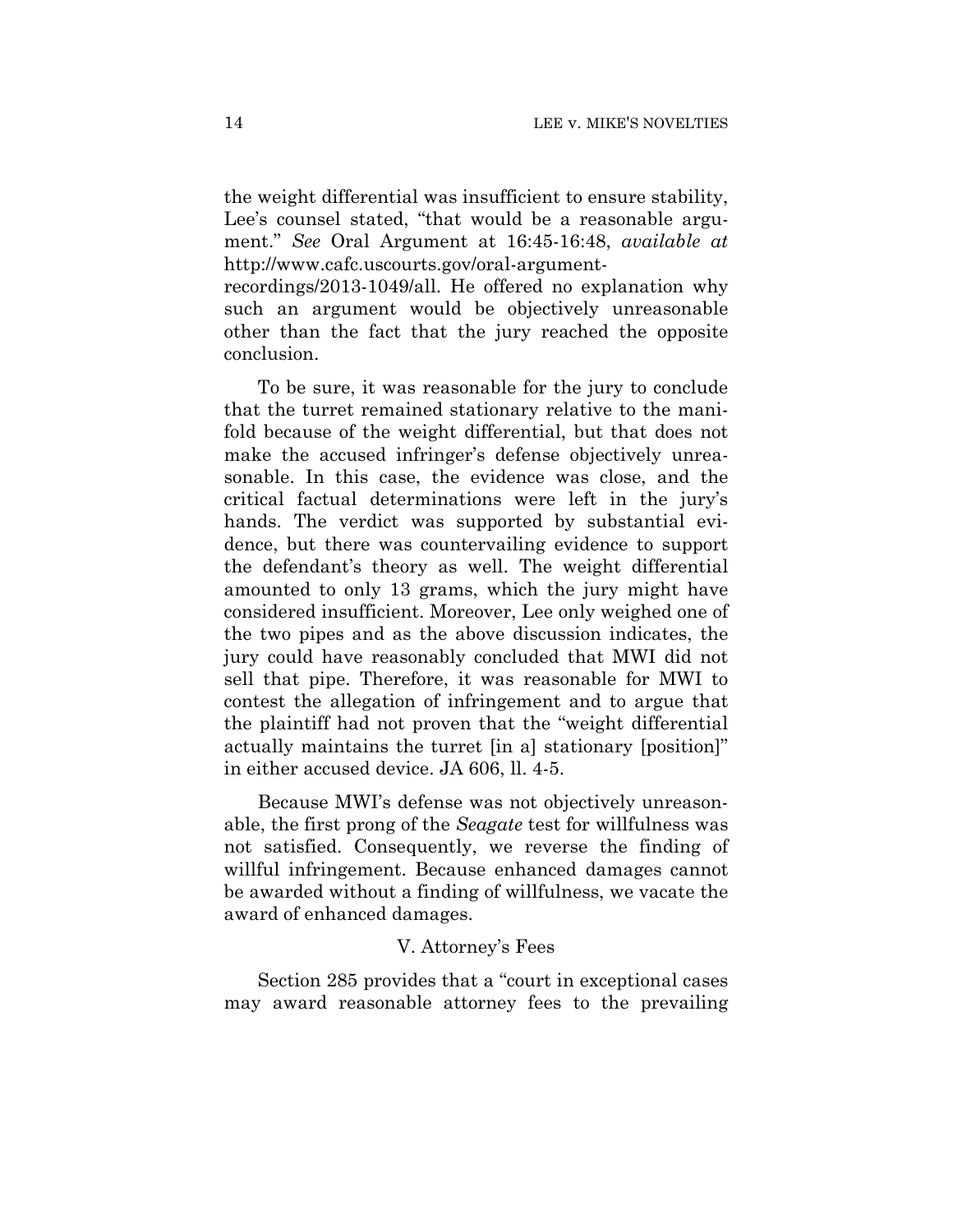party." 35 U.S.C. § 285. Determining whether to award attorney fees under § 285 requires a two-step analysis in which the court first decides whether the prevailing party has shown by clear and convincing evidence that the case is "exceptional." *Forest Labs., Inc. v. Abbot Labs.*, 339 F.3d 1324, 1327 (Fed. Cir. 2003). If the court makes an exceptional case finding, it must then decide whether an award of attorney fees is appropriate. *Id*. at 1328. We have "repeatedly identified as 'exceptional' those cases involving 'inequitable conduct before the [Patent Office]; litigation misconduct; vexatious, unjustified, and otherwise bad faith litigation; a frivolous suit or willful infringement." *Id*. at 1329 (quoting *Brasseler, U.S.A. I, L.P. v. Stryker Sales Corp.*, 267 F.3d 1370, 1380 (Fed. Cir. 2001)) (alteration in original). We review the district court's application of the proper legal standard de novo, its exceptional case finding for clear error, and its decision that attorney fees are appropriate for abuse of discretion. *See id.* at 1328; *see also Cybor Corp. v. FAS Tech., Inc.*, 138 F.3d 1448, 1460 (Fed. Cir. 1998).

The district court relied on both the finding of jury willful infringement and its finding of litigation misconduct in determining that this case was exceptional. The instances of litigation misconduct supporting the award of attorney's fees included MWI's bad faith settlement offers, bad faith conduct during discovery, and unacted-upon threats to report Lee's counsel to state bar associations. MWI only challenges the district court's litigation misconduct finding with respect to the settlement offers. The district court did not clearly err in finding that MWI's "settlement offers, combined with intimidating language, are evidence of bad faith litigation tactics." JA 27. Moreover, the court only described the settlement offers as supporting an award of attorney's fees. As to the allegations of bad faith during discovery and threats to report Lee's counsel, the court expressly stated that these in-